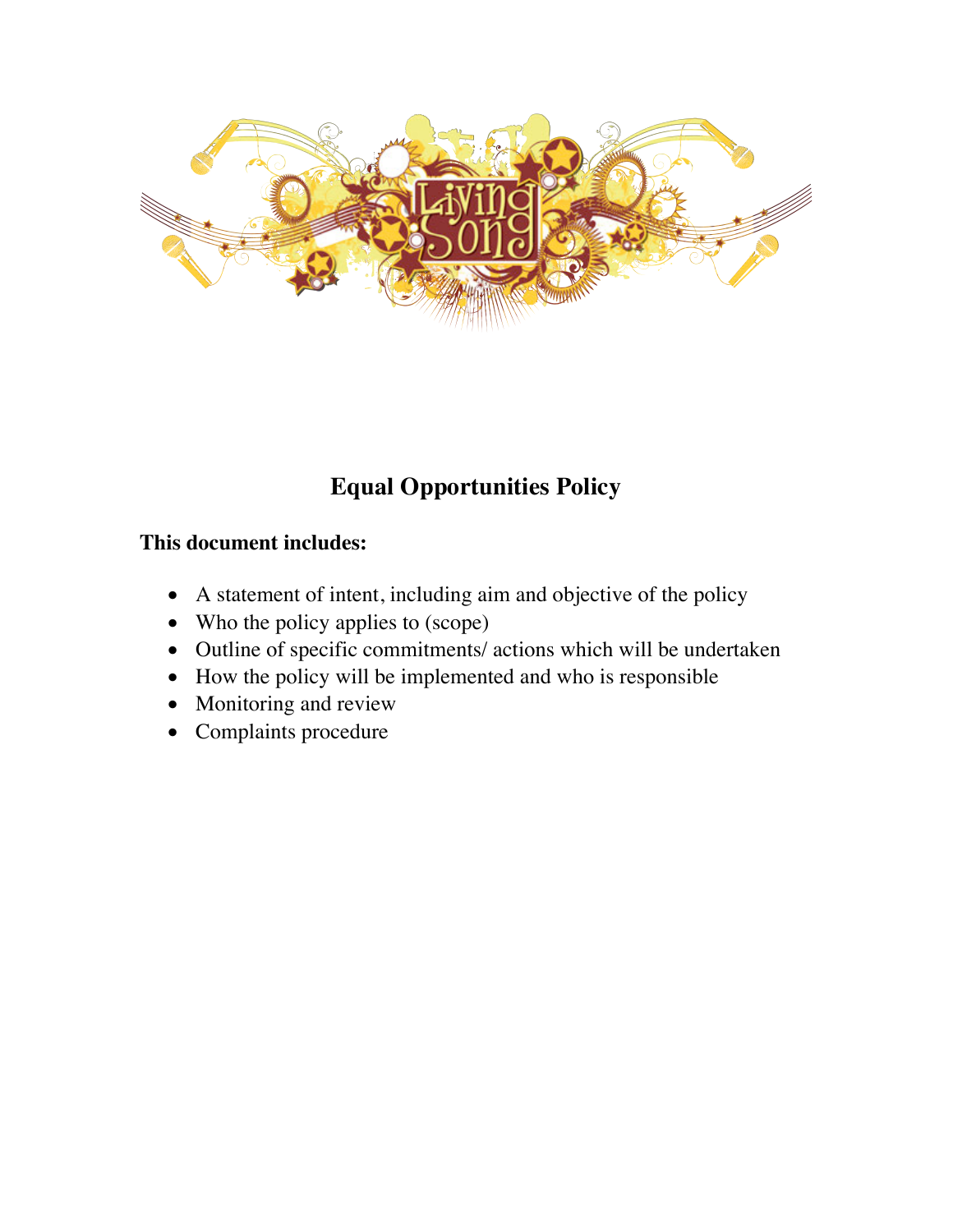# **Equal Opportunities Policy – Statement of Intent**

The aim of this policy is to communicate the commitment of Living Song and members who work with us to the promotion of equality of opportunity in all we do.

It is our policy to provide equality of recruitment, training and opportunity to all young singers and all staff and artistic team members working with the us, irrespective of:

- gender, including gender reassignment
- marital or civil partnership status
- having or not having dependents
- religious belief or political opinion
- race (including colour, nationality, ethnic or national origins, being an Irish traveller)
- disability
- sexual orientation
- age

We are opposed to all forms of unlawful and unfair discrimination. All members of the organisation will be treated fairly and will not be discriminated against on any of the above grounds. Decisions on membership, selection for office, training or any other benefit will be made objectively, without unlawful discrimination, and based on aptitude and ability.

We recognise that the provision of equal opportunities in all our activities will benefit the organisation. Our equal opportunities policy will help members to develop their full potential and the talents and resources of the members will be utilised fully to maximise the effectiveness of the organisation.

Living Song recognises that there is a statutory duty under the NI Act 1998, to implement an equal opportunities policy. This policy applies to applicants for employment, volunteers and members of the group alike.

Living Song is committed to the principles and practice of Equality. We value the diversity of the local population. We want our services, facilities and resources to be accessible and useful to every citizen regardless of gender, age, ethnic origin, religious belief, disability, marital status, sexual orientation, or any other individual characteristic, which may unfairly affect a person's opportunities in life.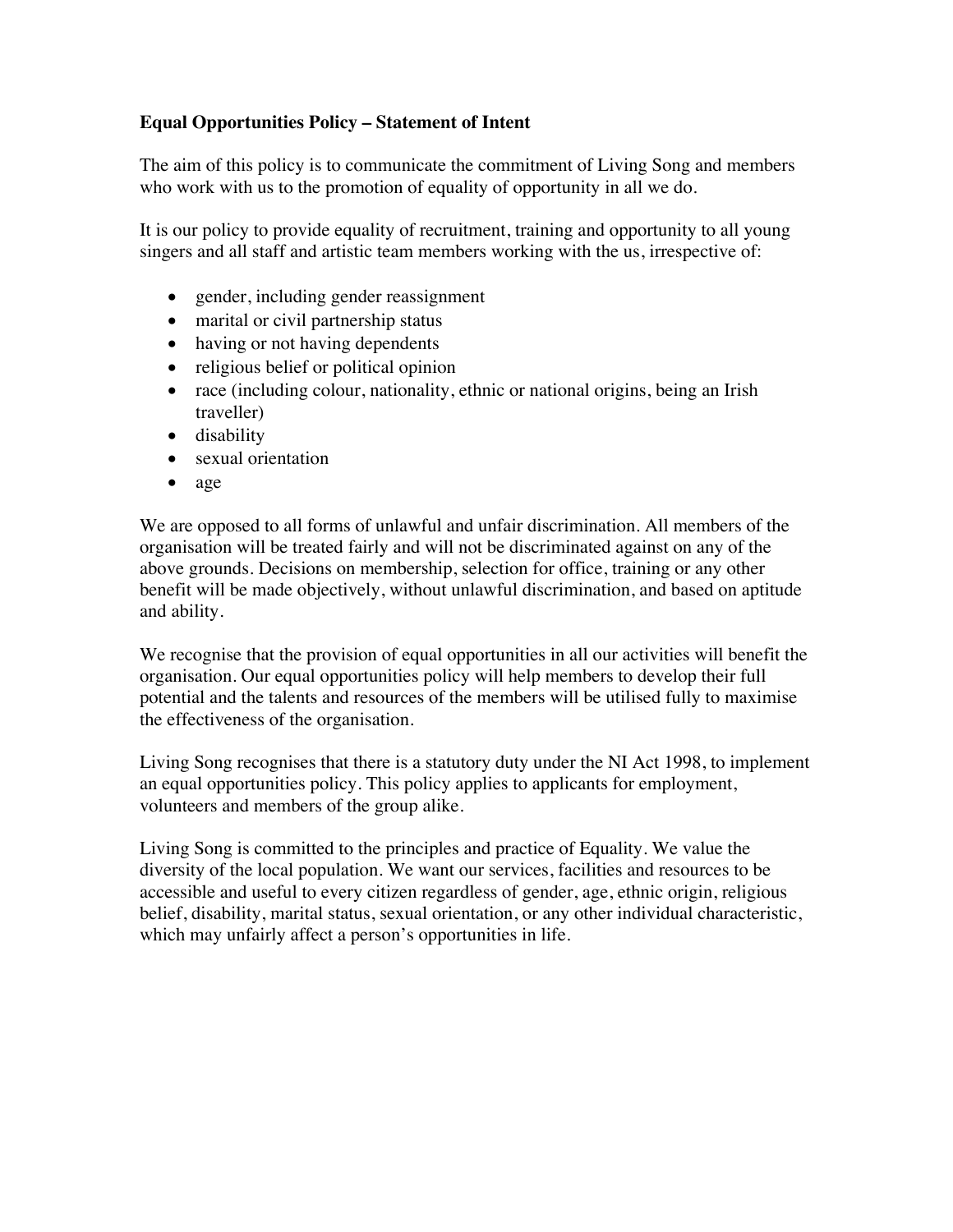# **Equality commitments**

We are committed to:

- promoting equality of opportunity for all persons
- promoting a good and harmonious learning environment in which all men and women are treated with respect and dignity and in which no form of intimidation or harassment is tolerated
- preventing occurrences of unlawful direct discrimination, indirect discrimination, harassment and victimisation
- fulfilling all our legal obligations under the equality legislation and associated codes of practice
- complying with our own equal opportunities policy and associated policies
- taking lawful affirmative or positive action, where appropriate
- breaches of our equal opportunities policy will be regarded as misconduct and could lead to termination of membership

This policy was adopted on  $6<sup>th</sup>$  February 2012

### **Implementation**

We have specific responsibility for the effective implementation of this policy. We expect all participants in any activity initiated, or lead by, or in partnership with Living Song to abide by the policy and help to create the equality environment, which is its objective.

In order to implement this policy we shall:

- Communicate the policy to members by issuing an induction pamphlet to all existing, and new members
- Living Song will endeavour through appropriate training to ensure that it will not consciously, or unconsciously discriminate in the selection or recruitment of applicants for membership of the group
- Incorporate specific and appropriate duties in respect of implementing the equal opportunities policy into roles and responsibilities of committee members
- Incorporate equal opportunities notices into general communications practices (e.g. announcements, annual report at annual general meeting, notices and newsletters). This policy will be read out to all members at each annual general meeting
- Ensure that adequate resources are made available to fulfil the objectives of the policy